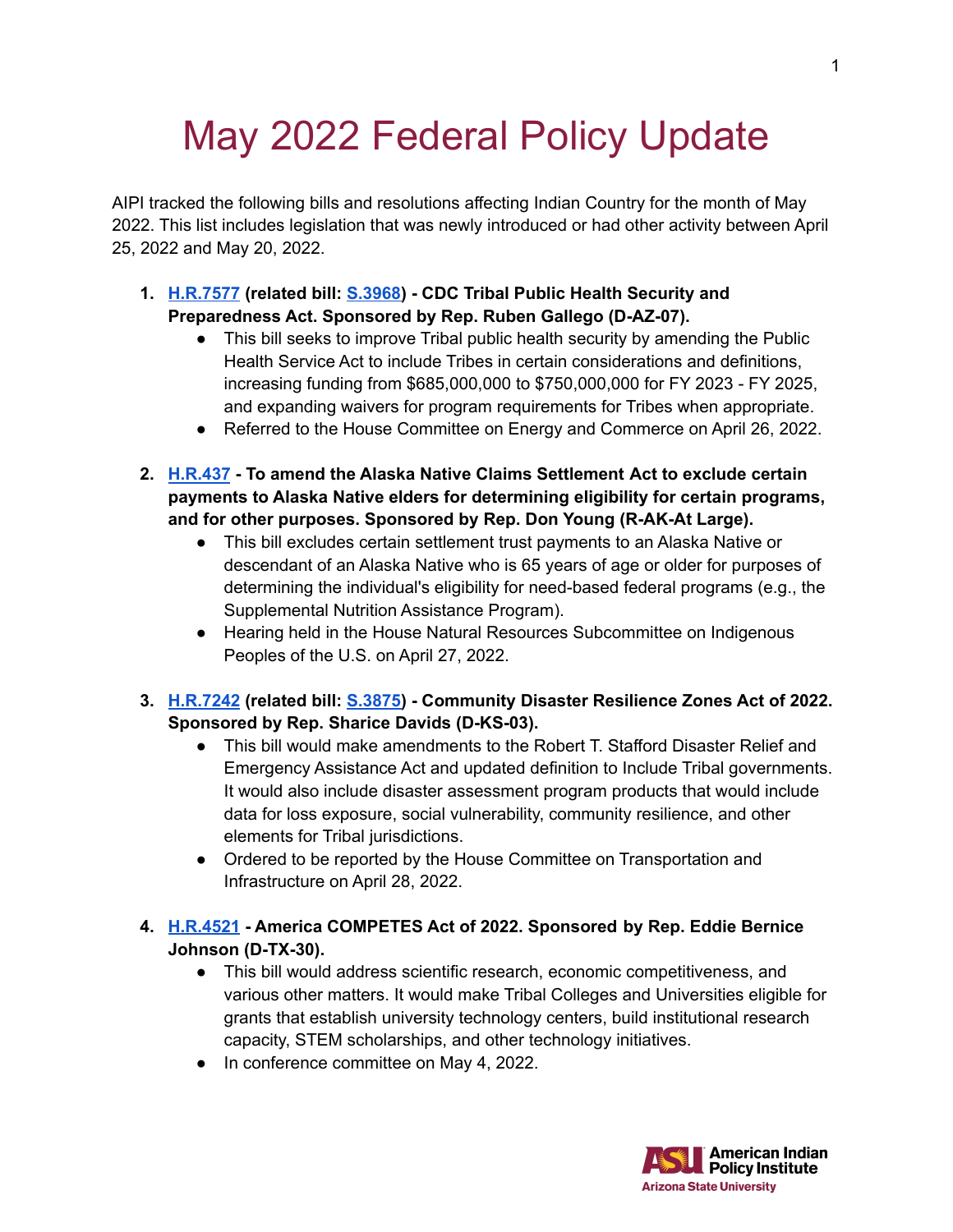#### **5. [H.R.7513](https://www.congress.gov/bill/117th-congress/house-bill/7513) - PREPARE Act of 2022. Sponsored by Rep. David P. Joyce (R-OH-14).**

- This bill would establish a Commission on the Federal Regulation of Cannabis to study a prompt and plausible pathway to the Federal regulation of cannabis. Once established, the commission shall solicit comments with respect to the regulation of cannabis from industry stakeholders, criminal justice reform advocates, substance use advocates, healthcare experts, State cannabis regulators, and the Department of Justice of each State or Tribal government.
- Referred to the Subcommittee on Biotechnology, Horticulture, and Research on May 5, 2022.
- **6. [H.Res.1094](https://www.congress.gov/bill/117th-congress/house-resolution/1094) (related bill: [S.Res.620](https://www.congress.gov/bill/117th-congress/senate-resolution/620)) - Expressing support for the designation of May 5, 2022, as the "National Day of Awareness for Missing and Murdered Native Women and Girls". Sponsored by Rep. Dan Newhouse (R-WA-04).**
	- This bill would expresses support for the designation of the "National Day of Awareness for Missing and Murdered Native Women and Girls" on May 5, 2022 to commemorate the lives of missing and murdered American Indian and Alaska Native women whose cases are documented and undocumented in public records and the media, demonstrate solidarity with the families of victims in light of those tragedies, and recognizes there is more work to be done to address this nationwide crisis.
	- Referred to the House Committee on Natural Resources on May 5, 2022.

# **7. [H.R.4374](https://www.congress.gov/bill/117th-congress/house-bill/4374) - Broadband Internet Connections for Rural America Act. Sponsored by Rep. David Scott (D-GA-13).**

- This bill would bolster certain rural broadband programs of the Department of Agriculture. Funding would be available to Tribes for community broadband mapping as well as allowing a percentage of ReConnect grants to be used for the collection of broadband mapping data.
- House Committee on Energy and Commerce Granted an extension for further consideration on May 6, 2022.
- **8. [H.R.7681](https://www.congress.gov/bill/117th-congress/house-bill/7681) - Preventing Overdoses and Saving Lives Act 2.0. Sponsored by Rep. French J. Hill (R-AR-02).**
	- A bill to amend the Public Health Service Act to reauthorize certain programs to reduce opioid overdose deaths. The bill would make Tribes eligible for grants for reducing overdose deaths, improve Tribal access to information and best practices on drug treatment, and make Tribes eligible for access and education grants.
	- Referred to the House Committee on Energy and Commerce on May 6, 2022.
- **9. [H.R.7309](https://www.congress.gov/bill/117th-congress/house-bill/7309) - Workforce Innovation and Opportunity Act of 2022. Sponsored by Rep. Robert C. "Bobby" Scott (D-VA-03).**
	- This bill would reauthorize the Workforce Innovation and Opportunity and specifically amend 29 U.S.C. 3221 to remove the "competitive basis" criteria for

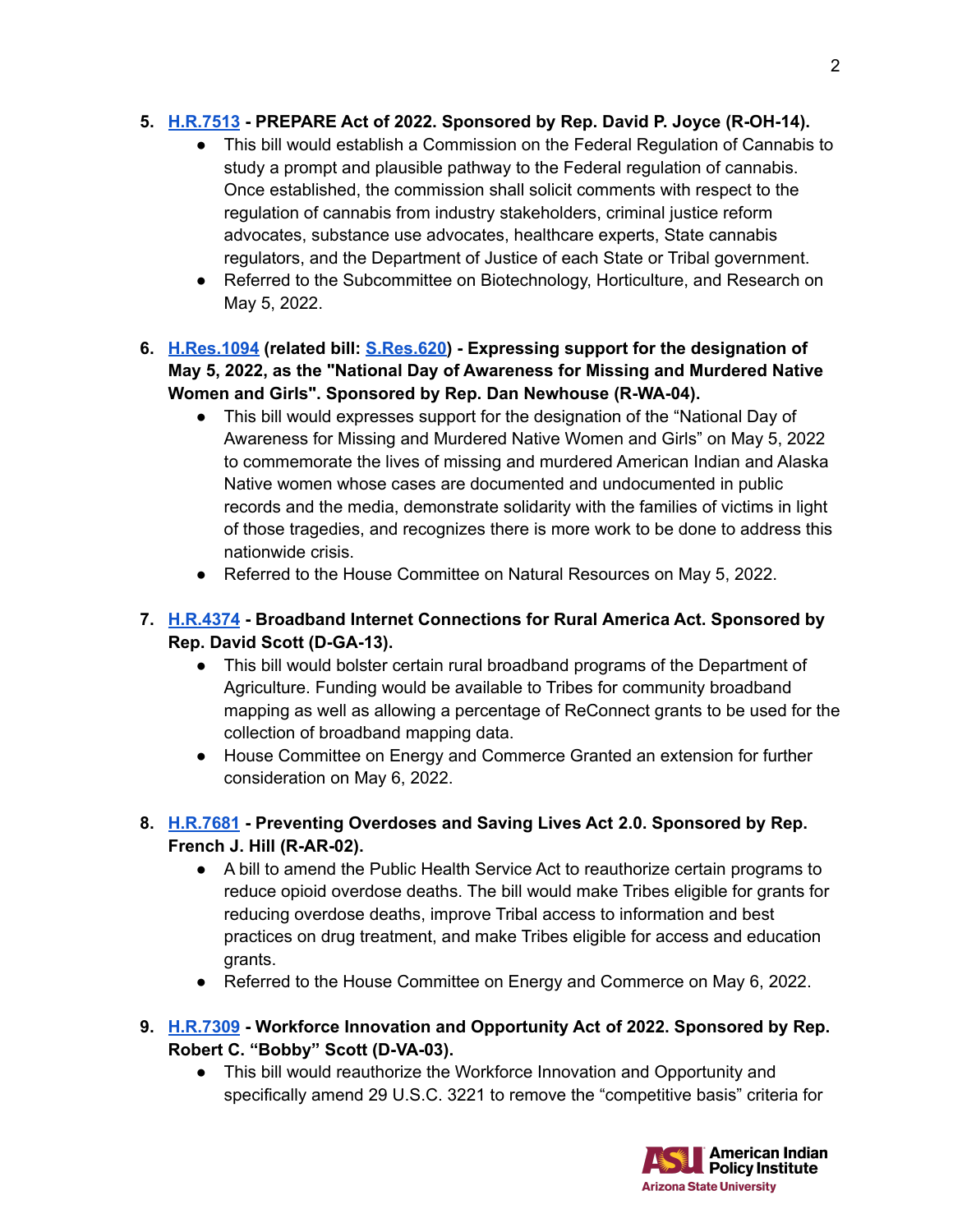grants to Tribal entities meant for Native American workforce training and development.

- Agreed to in the House on May 17, 2022.
- **10. [H.R.7716](https://www.congress.gov/bill/117th-congress/house-bill/7716) - Coordinating Substance Use and Homelessness Care Act of 2022. Sponsored by Rep. Madeleine Dean (D-PA-04).**
	- This bill would establish a grant program to assist eligible entities to build or increase their capacities for the better coordination of health care and homelessness services for people who are experiencing homelessness. Tribes would be included as eligible entities for these grants.
	- Referred to the House Committee on Financial Services on May 5, 2022.

## **11. [H.R.7632](https://www.congress.gov/bill/117th-congress/house-bill/7632?q=%7B%22search%22%3A%5B%22hr7632%22%2C%22hr7632%22%5D%7D&r=1&s=4) (related bill: [S.2369\)](https://www.congress.gov/bill/117th-congress/senate-bill/2369) - Tribal Access to Clean Water Act of 2022. Sponsored by Rep. Joe Neguse (D-CO-02).**

● This bill provides funding for the Indian Health Service to provide essential sanitation facilities to community structures (schools, hospitals, and Tribal offices) that were not previously considered eligible for such service, provide technical assistance, and operate and maintain water facilities that serve Native communities. Next, the bill provides funding for the Department of Agriculture to provide water and wastewater facility grants to eligible entities that have residents facing significant health risks due to inadequate water supply systems. The bill specifies that these funds shall not require any matching contribution.

#### **12. [H.R.6238](https://www.congress.gov/bill/117th-congress/house-bill/6238) - WaterSMART Access for Tribes Act. Sponsored by Rep. Melanie Ann Stansbury (D-NM-01).**

- This bill would amend the Omnibus Public Land Management Act of 2009 to increase Tribal access to water conservation and efficiency grants, and for other purposes.
- Hearing held in the House Natural Resources Subcommittee on Water, Oceans, and Wildlife on May 12, 2022.
- **13. [H.R.5444](https://www.congress.gov/bill/117th-congress/house-bill/5444) (related bill: [S.2907\)](https://www.congress.gov/bill/117th-congress/senate-bill/2907) - Truth and Healing Commission on Indian Boarding School Policies Act. Sponsored by Rep. Sharice Davids (D-KS-03).**
	- This bill establishes the Truth and Healing Commission on Indian Boarding School Policies to investigate the impacts and ongoing effects of the Indian Boarding School Policies under which American Indian, Alaska Native, and Native Hawaiian children were forcibly removed from their family homes and placed in boarding schools.
	- Hearing held in the House Natural Resources Subcommittee on Indigenous Peoples of the United States on May 12, 2022.

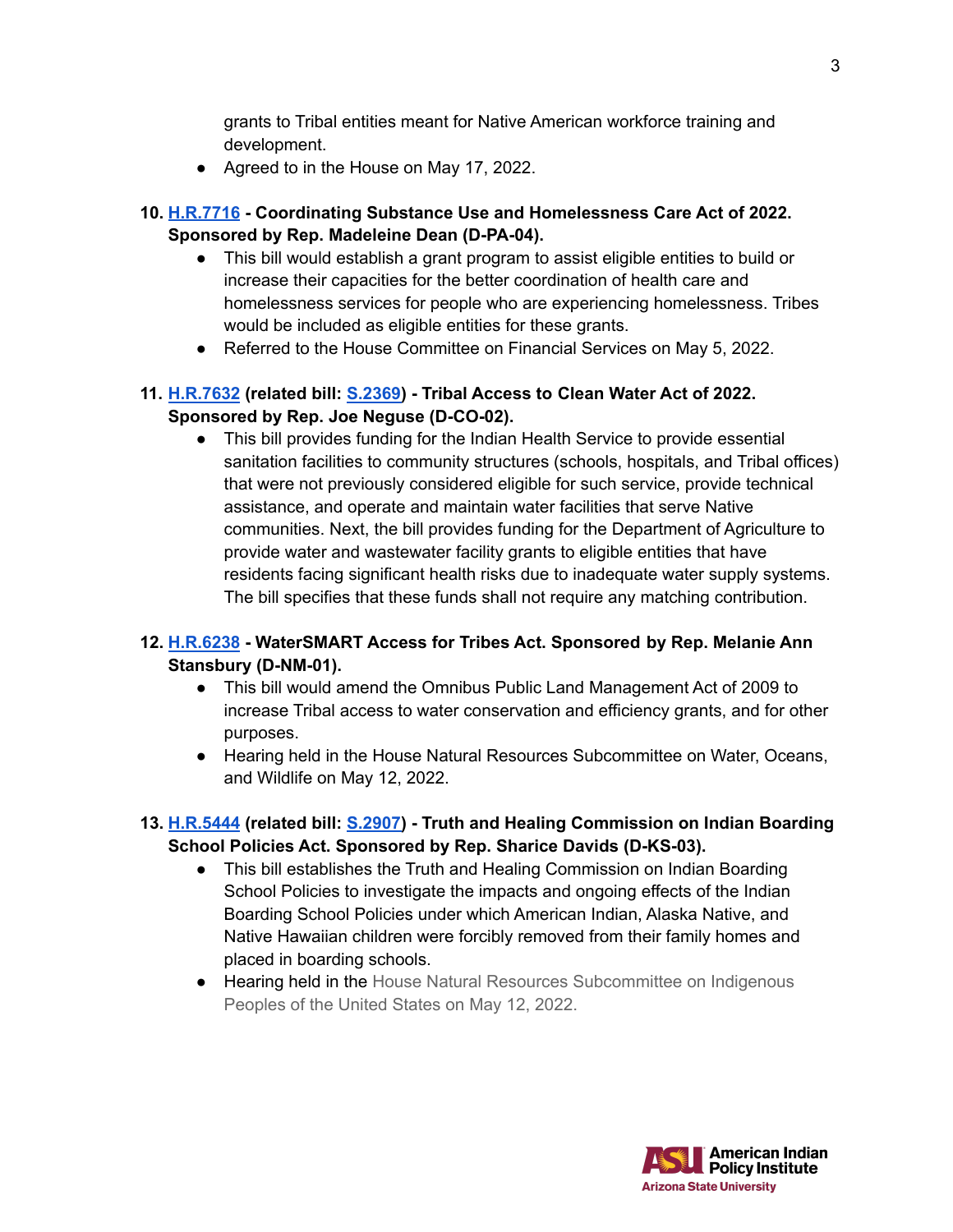## **14. [H.R.7780](https://www.congress.gov/bill/117th-congress/house-bill/7780) (related bill: [H.R.7784](https://www.congress.gov/bill/117th-congress/house-bill/7784)) - Mental Health Matters Act. Sponsored by Rep. Mark DeSaulnier (D-CA-11).**

- A bill that would support the behavioral needs of students and youth, invest in the school-based behavioral health workforce, and ensure access to mental health and substance use disorder benefits. It would make Tribes eligible for grants to increase the number of school-based mental health services providers serving high-need local educational agencies.
- Referred to the House Committee on Education and Labor on May 16, 2022.

# **15. [H.R.7793](https://www.congress.gov/bill/117th-congress/house-bill/7793) - Rio Grande Water Security Act. Sponsored by Rep. Melanie Ann Stansbury (D-NM-01).**

- This bill would establish a Federal Working Group, to be known as the "Rio Grande Basin Working Group", to consult and collaborate with the Basin States, Indian Tribes, units of local government, irrigation districts, conservation districts, acequias, land grant-mercedes, and other local partners in the Rio Grande Basin to develop and implement an integrated water resources management plan for the Rio Grande Basin using the best available science, data, and local knowledge. The bill would also reauthorize Pueblo irrigation Infrastructure Grants in the Omnibus Public Land Management Act of 2009.
- Referred to the House Committee on Natural Resources on May 17, 2022.

## **16. [H.R.7666](https://www.congress.gov/bill/117th-congress/house-bill/7666) - Restoring Hope for Mental Health and Well-Being Act of 2022. Sponsored by Rep. Frank Pallone Jr. (D-NJ-06).**

- A bill that would amend the Public Health Service Act to reauthorize certain programs relating to mental health and substance use disorders, including several grant and pilot programs for Tribes and Tribal entities.
- Mark-up session held in the House Committee on Energy and Commerce on May 18, 2022.

# **17. [H.R.7309](https://www.congress.gov/bill/117th-congress/house-bill/7309) - Workforce Innovation and Opportunity Act of 2022. Sponsored by Rep. Robert C. "Bobby" Scott (D-VA-03).**

- This bill would reauthorize the Workforce Innovation and Opportunity Act. The bill includes Native Americans in the definition for individuals with a barrier to employment, includes Tribes in the development of state plans to prepare an educated and skilled workforce, and includes Tribes in national workforce development.
- Received in the Senate and referred to the Committee on Health, Education, Labor, and Pensions on May 18, 2022.

## **18. [S.4077](https://www.congress.gov/bill/117th-congress/senate-bill/4077) - INVEST in Our Communities Act. Sponsored by Sen. Catherine Cortez Masto (D-NV).**

● This act would establish the Office of Rural and Native American Economic Development. The office would develop a strategy for rural economic development and, in consultation with Native American communities, develop a



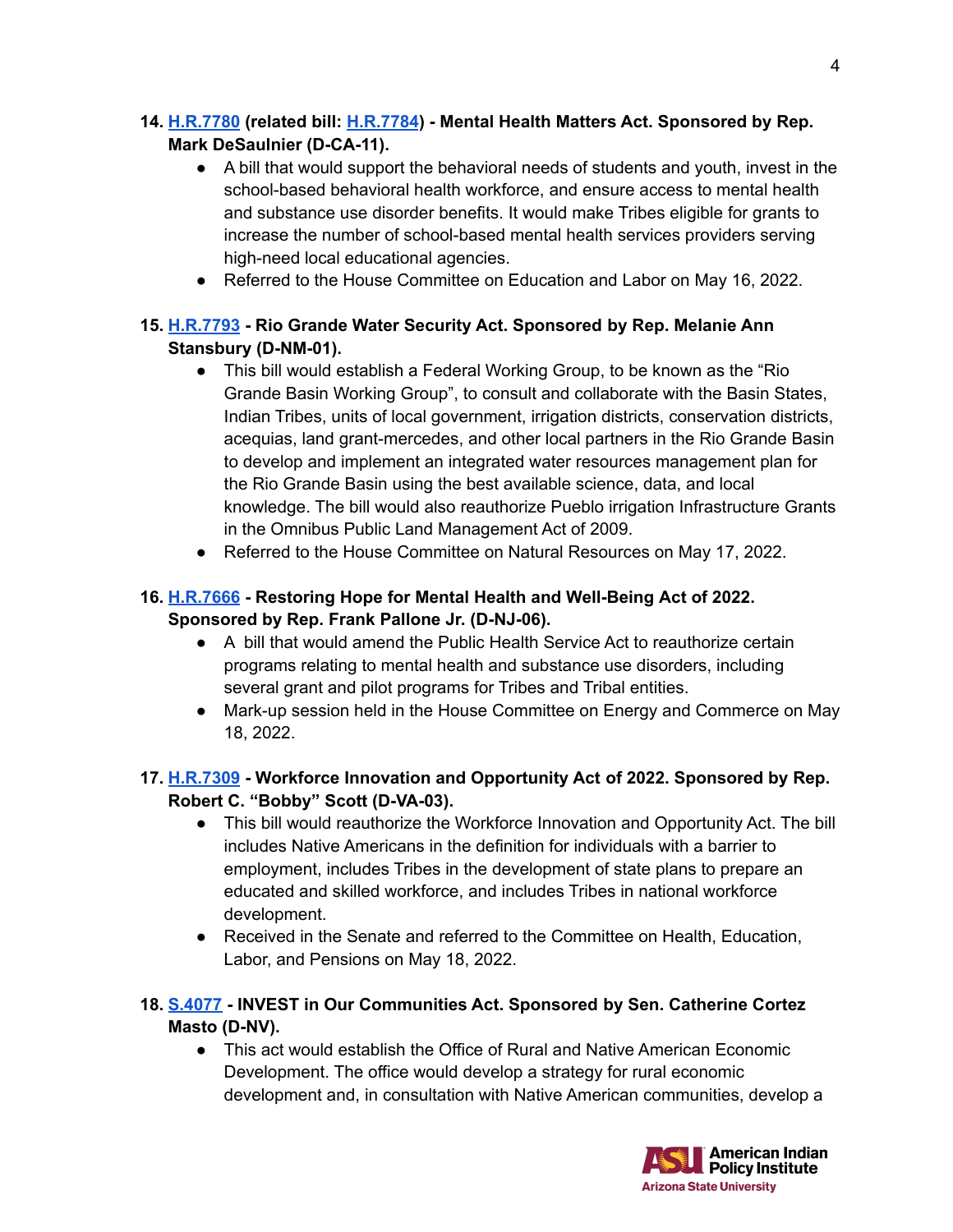strategy for Native American economic development. It would also establish a 5% set aside for Tribes and Tribal organizations in the amounts available in the Public Works and Economic Development Act of 1965.

- Referred to the Senate Committee on Environment and Public Works on April 25, 2022.
- **19. [S.4083](https://www.congress.gov/bill/117th-congress/senate-bill/4083) - Clean Energy Minerals Reform Act of 2022. Sponsored by Sen. Martin Heinrich (D-NM).**
	- This bill would amend the requirements for hardrock mining on federal lands, The changes include a requirement for patent applications to be filed with the Department of Interior and a requirement for consultation with Tribes prior to the undertaking or issuing of a permit for mineral activity that has Tribal implications.
	- Referred to the Senate Committee on Energy and Natural Resources on April 26, 2022.

#### **20. [S.4091](https://www.congress.gov/bill/117th-congress/senate-bill/4091) - Overdose Review Team Act. Sponsored by Sen. Sheldon Whitehouse (D-RI).**

- This bill provides funding to the Department of Health and Human Services for grants that support drug overdose fatality review teams in states, Indian tribes, territories, and localities. These multidisciplinary teams track fatal and nonfatal drug overdoses that occur in the jurisdiction to identify relevant trends and patterns and recommend policies and practices for preventing and reducing drug overdoses.
- Referred to the Senate Committee on Finance on April 27, 2022.

#### **21. [S.4136](https://www.congress.gov/bill/117th-congress/senate-bill/4136) (related bill [S.4137](https://www.congress.gov/bill/117th-congress/senate-bill/4137)) - Water Resources Development Act of 2022. Sponsored by Sen. Thomas R. Carper (D-DE).**

- This bill seeks to improve water related resources across the U.S. It would establish the Tribal and Economically Disadvantaged Communities Advisory Committee, reduce non-federal cost sharing for tribes for studies, and provide assistance for certain Tribal water resources across the U.S.
- Placed on Senate Calendar No. 361 on May 4, 2022.

#### **22. [S.4165](https://www.congress.gov/bill/117th-congress/senate-bill/4165) - CDFI Crisis Fund Act. Sponsored by Sen. Brian Schatz (D-HI).**

- This bill would amend the Community Development Banking and Financial Institutions Act of 1994 to establish a CDFI National Crisis Fund. The Fund includes 10% set-aside for grants intended for Native community development financial institutions.
- Referred to the Senate Committee on Banking, Housing and Urban Affairs on May 9, 2022.
- **23. [S.Res.613](https://www.congress.gov/bill/117th-congress/senate-resolution/613) (related bill: [S.Res.205](https://www.congress.gov/bill/117th-congress/senate-resolution/205)) - A resolution promoting minority health awareness and supporting the goals and ideals of National Minority Health Month in April 2021, which include bringing attention to the health disparities faced by**

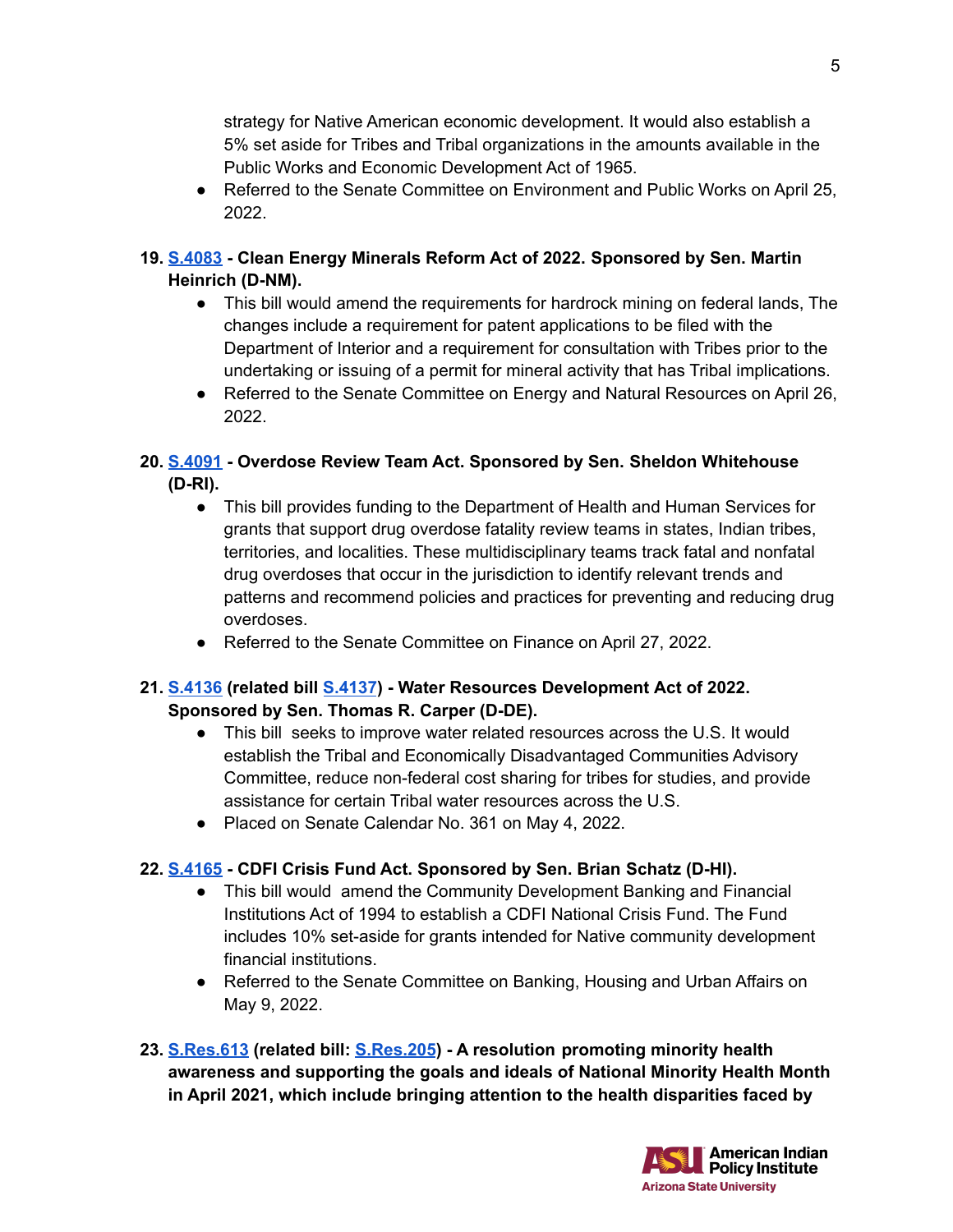**minority populations of the United States such as American Indians, Alaska Natives, Asian Americans, African Americans, Hispanics, and Native Hawaiians or other Pacific Islanders.**

- A resolution that supports the goals and ideals of National Minority Health Month in April 2021, which include bringing attention to the health disparities faced by minority populations in the United States, such as American Indians, Alaska Natives, Asian Americans, African Americans, Hispanics, and Native Hawaiians or other Pacific Islanders.
- Agreed to in the Senate on May 11, 2022.

## **24. [S.3429](https://www.congress.gov/bill/117th-congress/senate-bill/3429) (related bill: [H.R.6651\)](https://www.congress.gov/bill/117th-congress/house-bill/6651) - Alaska Salmon Research Task Force Act. Sponsored by Sen. Dan Sullivan (R-AK).**

- This bill requires the National Oceanic and Atmospheric Administration to convene an Alaska Salmon Research Task Force. The task force must review and report on research about the Pacific salmon in Alaska, identify applied research needed to better understand salmon migration and declining salmon returns in some regions of Alaska, and support sustainable management of salmon.The Task Force must have two representatives representing Alaska Natives who possess personal knowledge of, and direct experience with, subsistence uses in rural Alaska.
- Ordered to be reported favorably with an amendment from the Senate Committee on Commerce, Science, and Transportation on May 11, 2022.

## **25. [S.3381](https://www.congress.gov/bill/117th-congress/senate-bill/3381) - Tribal Trust Land Homeownership Act of 2021. Sponsored by Sen. John Thune (R-SD).**

- This bill sets forth requirements for the processing of a proposed residential leasehold mortgage, business leasehold mortgage, land mortgage, or right-of-way document by the Bureau of Indian Affairs. The bureau must notify lenders upon receipt of such documentation, perform a preliminary review of such documents not later than 10 days after receipt, and approve or disapprove of such documents within 20 or 30 days, depending on the type of application.
- Ordered to be reported by the Senate Committee on Indian Affairs on May 18, 2022.
- **26. [S.3789](https://www.congress.gov/bill/117th-congress/senate-bill/3789) - A bill to amend the Native American Tourism and Improving Visitor Experience Act to authorize grants to Indian tribes, tribal organizations, and Native Hawaiian organizations, and for other purposes. Sponsored by Sen. Brian Schatz (D-HI).**
	- This bill would amend the Native American Tourism and Improving Visitor Experience Act to authorize grants to Indian tribes, tribal organizations, and Native Hawaiian organizations.
	- Reported with an amendment from the Senate Committee on Indian Affairs on May 18, 2022.